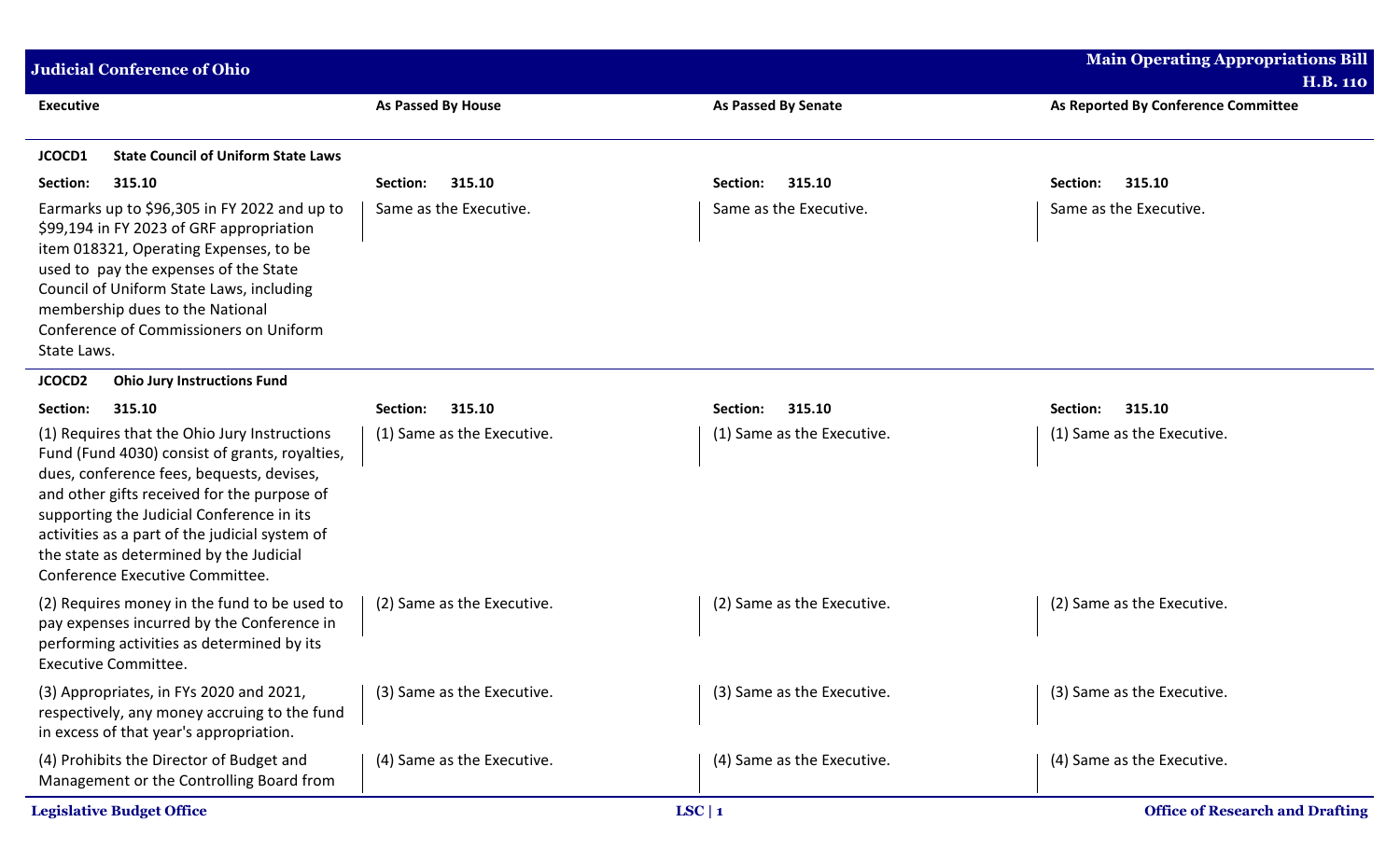| Judicial Conference of Ohio                             |                           |                            | Main Operating Appropriations Bill<br><b>H.B. 110</b> |  |
|---------------------------------------------------------|---------------------------|----------------------------|-------------------------------------------------------|--|
| <b>Executive</b>                                        | <b>As Passed By House</b> | <b>As Passed By Senate</b> | As Reported By Conference Committee                   |  |
| transferring money from Fund 4030 to any<br>other fund. |                           |                            |                                                       |  |